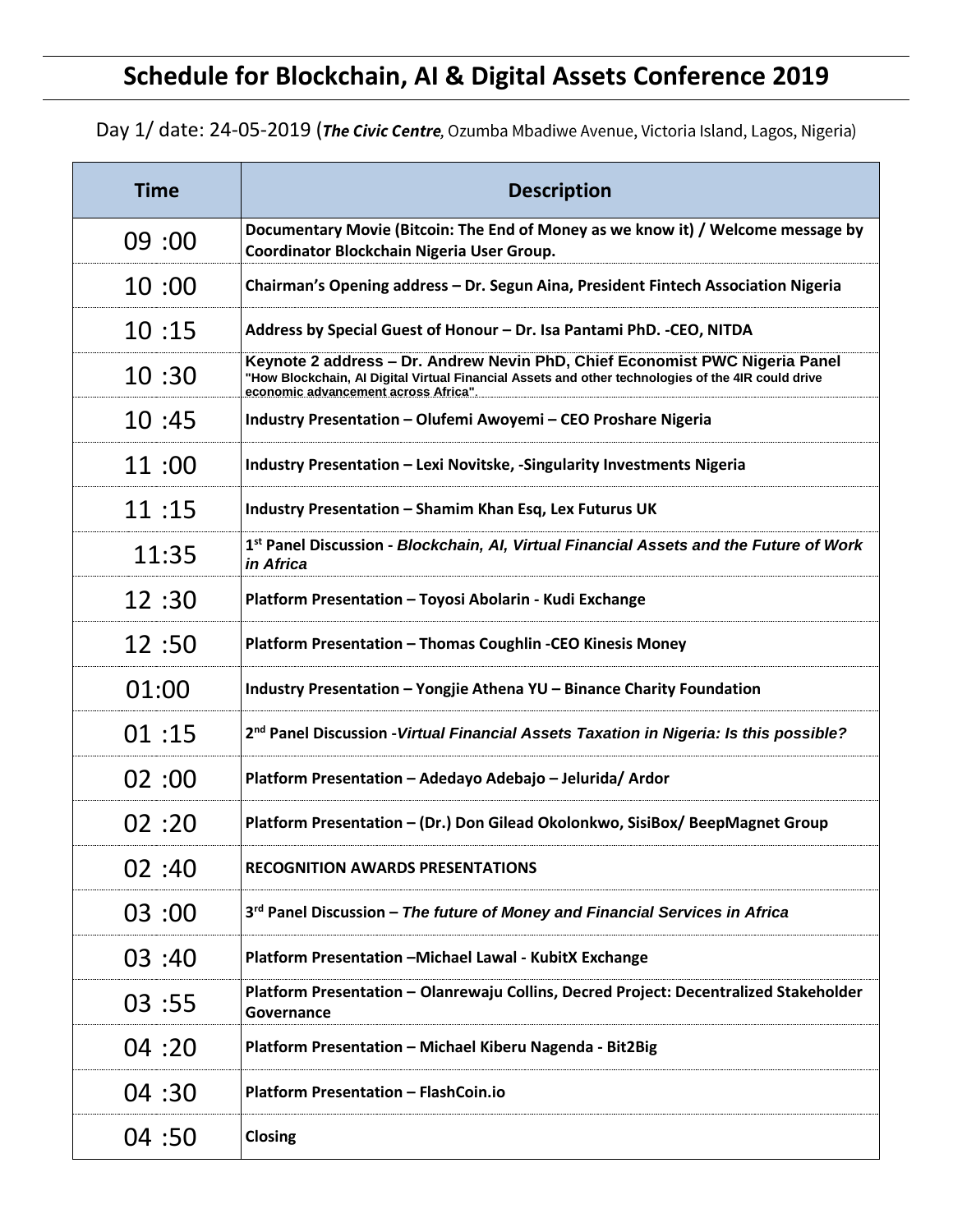**1 st Panel Discussion -** *Blockchain, AI, Virtual Financial Assets and the Future of Work in Africa*

*Moderator: Mohammed Ibrahim Jega (VoguePay)*

#### *Participants:*

*Olufemi Awoyemi –Proshare Nigeria, John Lombela -CryptoVest Capital SA, Dr. Andrew Nevin –PWC, Akinsope Roborts –EY, Wole Oyeniran -Deloitte, Michael Lawal –KubitX, Khadijat Abdulkadir –Africa Prudential, Shamim Khan –Lex Futurus UK, Garmine Ifudu –Kudi Exchange, Fola Osasona – Wellness Consulting.*

Total allocated Time: 50mins

**2 nd Panel Discussion -***Virtual Financial Assets Taxation in Nigeria: Is this possible?*

*Moderator: Akeem Ogunseni (EY)*

#### *Participants:*

*Boulavard Aladetoyimbo – Lex Futurus Nigeria, Faith Tutus –eWealth Atlantic, Salisu Kaka – NITDA, Olutoyin Justus Oloniteru - Spindlar Cyberlaw, Yahaya Maikori –Law Allianz, Dr. Shadrach Egbokwu,* **Lexi Novitske, -Singularity Investments, (Dr.) Don Gilead –CEO BeepMagnet, Toyosi Abolarin - Kudi Exchange.**

Total allocated Time: 50mins

### **3 rd Panel Discussion –** *The future of Money and Decentralized Finance in Africa*

### *Moderator: Kayode Babarinde (KABABS CONSULTS)*

### *Participants:*

*Shamim Khan –Lex Futuru UK, Jai Bifuco –Kinesis Money, John Kamara - Alpha Health, Thomas* **Coughlin –Kinesis Money, Adebajo Adebajo –Jerulida/ Ardor, Dele Omotosho –Wireless Analytics, Chima Abafor –Ugasoft, Emeka Okoye – Cymantiks Ltd., Yongjie Athena YU – Binance Charity Foundation.**

Total allocated Time: 50mins

**Recognition Award Recipients**

**(TBA)**

#### **NOTE:**

**Lunch will be served in-between presentations.**

**Fireside Chats with Dr. Isa Pantami PhD. -CEO, NITDA,** *Khadijat Abdulkadir –Africa Prudential, Shamim and Damilola A. Oyebayo, EsQ, on legal risks (if any) associated with Blockchain technology, will happen in between presentations.*

**There will be strict time management.**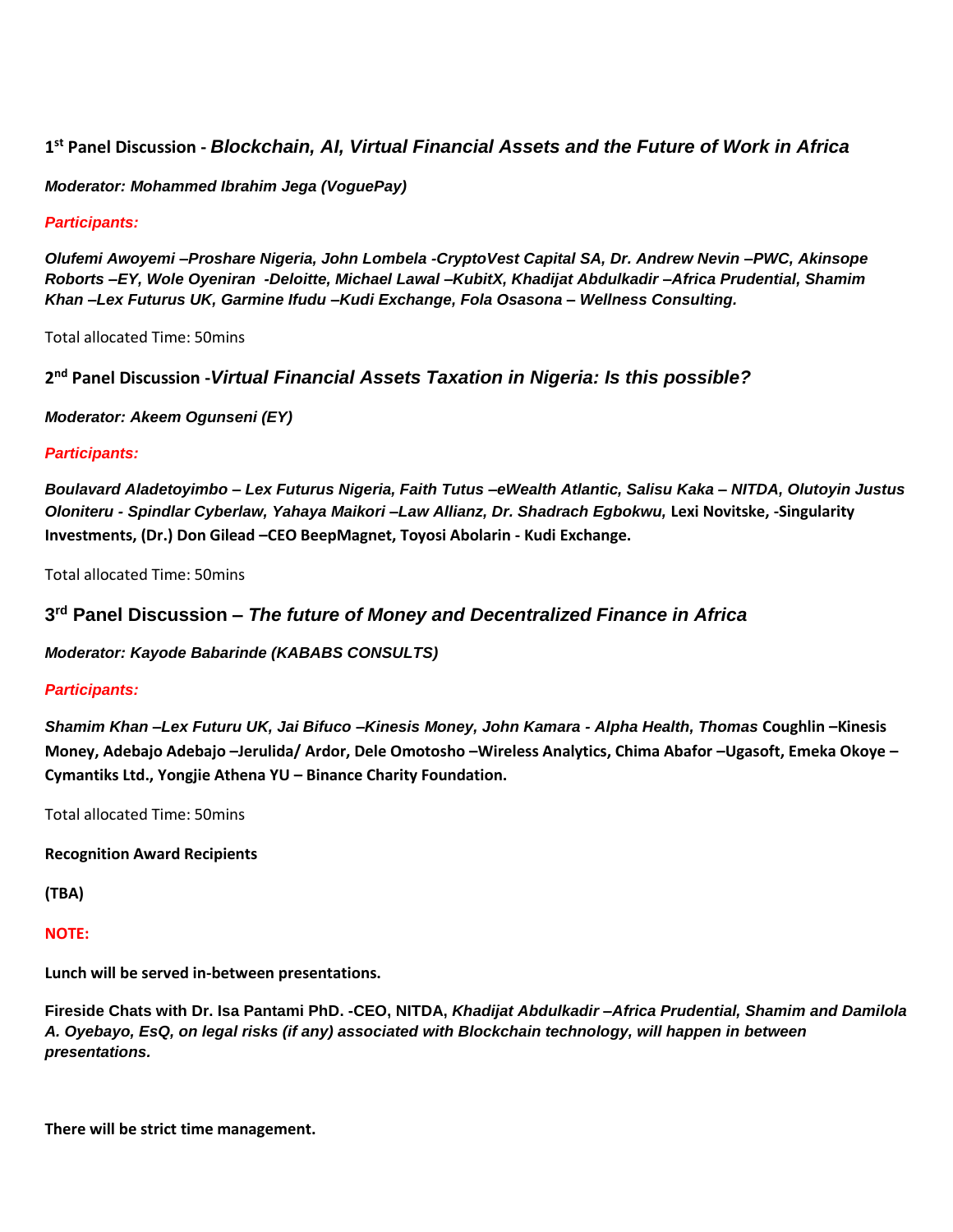# **Schedule for Blockchain, AI & Digital Assets Conference 2019**

Day2/date: 25-05-2019 (The Civic Centre, Ozumba Mbadiwe Avenue, Victoria Island, Lagos, Nigeria)

| <b>Time</b> | <b>MASTERCLASS</b>                                                                                                | <b>FACILITATOR</b>                                                                                                                                                           | <b>LOCATION</b>       |
|-------------|-------------------------------------------------------------------------------------------------------------------|------------------------------------------------------------------------------------------------------------------------------------------------------------------------------|-----------------------|
| 10:00       | <b>BLOCKCHAIN,</b><br><b>BANKING &amp;</b><br><b><i><u>STRILLIONS:</u></i></b><br>DECENTRALISED<br><b>FINANCE</b> | Shamim Khan,<br><b>Esq. Director, Lex Futurus</b><br>(UK), Blockchain Regtech & Law<br>LTD.<br>with<br><b>BOULEVARD A.</b><br><b>ALADETOYINBO</b><br>Lex Futurus Group, LLC. | <b>MEETING ROOM 1</b> |
|             |                                                                                                                   |                                                                                                                                                                              |                       |
| 10:00       | <b>CRYPTOCURREN</b><br><b>CY TRADING</b><br><b>MASTERCLASS</b>                                                    | Tola Joseph Fadugbagbe CEO<br><b>Cryptocurrency Master Class</b><br>LTD.<br>with<br><b>DR. SHADRACH</b><br><b>EGBOKWU</b>                                                    | <b>MEETING ROOM 2</b> |
| 11:00       |                                                                                                                   |                                                                                                                                                                              |                       |
| 12:00       |                                                                                                                   |                                                                                                                                                                              |                       |
| 1 :00       | <b>BLOCKCHAIN</b><br>FOR TAX FIRMS/<br><b>REGULATORS</b>                                                          | Olutoyin J Oloniteru MD/<br>CEO <b>, Spindlar Cyberlaw</b><br><b>Centre &amp; Chairman, CEIAfrica.</b>                                                                       | <b>MEETING ROOM 1</b> |
| 2:00        |                                                                                                                   |                                                                                                                                                                              |                       |
| 3:00        |                                                                                                                   |                                                                                                                                                                              |                       |
| 1:00        | <b>AI STRATEGIES</b><br><b>FOR EXECUTIVES</b><br><b>&amp; BUSINESS</b><br><b>LEADERS</b>                          | Dele OmotoshoProduct<br>DirectorWireless Analytics,<br><b>LLC. New York</b>                                                                                                  | <b>MEETING ROOM 2</b> |